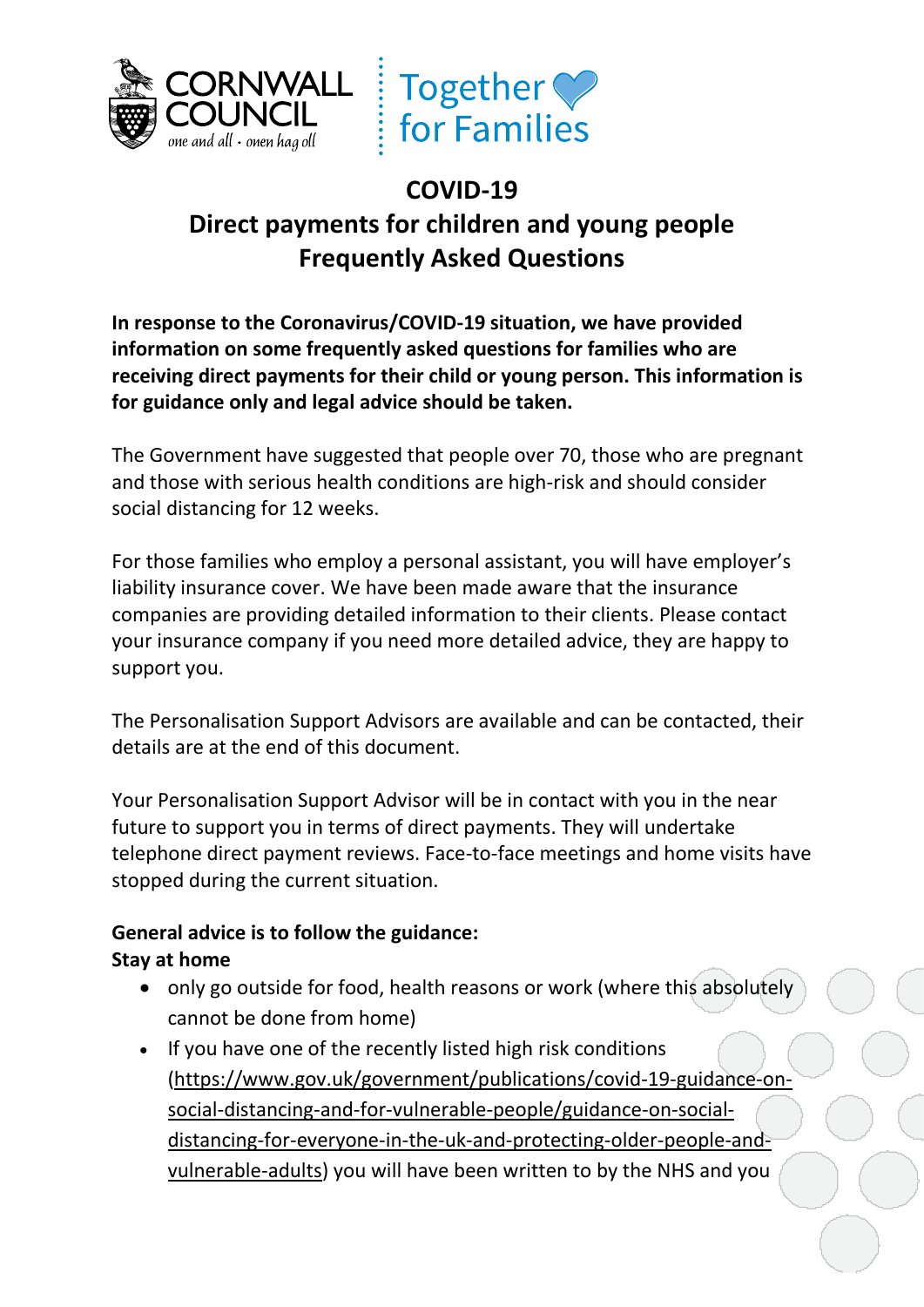should not leave your house/garden even for exercise or provisions for 12 weeks.

- stay 2 metres (6 feet) away from other people
- wash your hands as soon as you get home
- keep everyone updated on actions being taken to reduce risks of exposure within the household.
- make sure everyone's contact numbers and emergency contact details are up to date
- make sure everyone knows how to spot symptoms of coronavirus and are clear on any relevant processes, for example sickness reporting and sick pay, and procedures in case your PA shows symptoms of the virus:
	- o a new continuous cough
	- $\circ$  a temperature of 37.8°C (feeling someone's back will be hot to the touch)
- make sure there are clean places to wash hands with hot water and soap, and encourage everyone to wash their hands regularly and more frequently than usual for 20 seconds (sing happy birthday twice or develop your own song list)
- if possible provide hand sanitiser and tissues for your PA and encourage them to use them
- keep up to date with the latest government coronavirus advice on GOV.UK

## **Where can I get medical advice if I am concerned about the Coronavirus?**

The Government are urging you to follow the NHS guidance which is being kept up to date on their website:

<https://www.nhs.uk/conditions/coronavirus-covid-19/>

At present the public are being asked not to go to the GP or even to call NHS 111 unless you cannot cope with your symptoms at home, your condition gets worse or your symptoms do not get better after 7 days. You can contact NHS 111 on line for advice and support if you are concerned about your health or the health of other family members<https://111.nhs.uk/>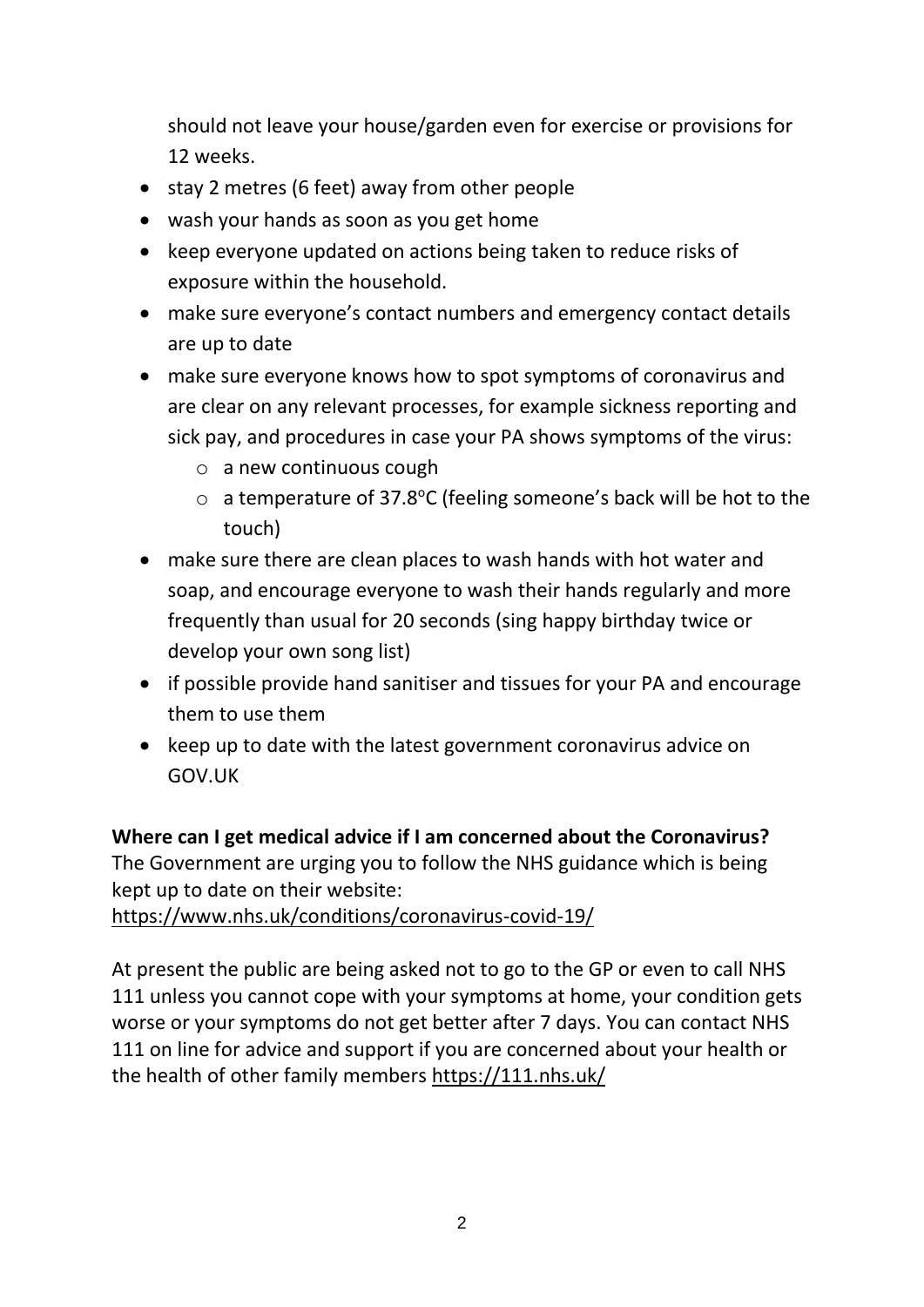**Care workers have been designated key workers in the Covid-19 response and can therefore continue to go to work, no matter what the Government guidance is for social distancing.** 

#### **Will my direct payments continue to be paid?**

Yes. The usual four weekly payments will continue to be made to the designated DP bank account. The next payment will be made on 9 April 2020. The payment dates for funds to be paid into DP accounts for 2020 is on our website: [https://www.cornwall.gov.uk/directpaymentsforms](https://eur03.safelinks.protection.outlook.com/?url=https%3A%2F%2Fwww.cornwall.gov.uk%2Fdirectpaymentsforms&data=02%7C01%7Calan.anderson%40cornwall.gov.uk%7C038254526c2b47b993ca08d7ccf7cdf7%7Cefaa16aad1de4d58ba2e2833fdfdd29f%7C0%7C0%7C637203236993564170&sdata=ubl1P8No%2FQxhtroe0MqmQZJF2mkQD0y4sHOx0kjBWII%3D&reserved=0)

If you are not using your direct payment funds because your personal assistant is not providing support we will not stop the regular payments, unless you have asked us to do this.

Do make sure that you are using the contingency amount (eight weeks of DP funds) for support if this is needed.

If you use casual or zero hours workers and work has not already been agreed in advance, you do not have to offer them work during this time.

If you wish to return unused or surplus direct payment funds, please contact your Personalisation Support Adviser for details on how to do this. In the future we will discuss with you the balance of funds you have in the DP account, and if necessary use our usual process to recover funds in excess of your DP contingency amount.

## **Can I change the arrangements for the care and support I pay for with my direct payments?**

In the present circumstances we want to support you to use the direct payments flexibly and creatively, trying to ensure that your family is receiving the most appropriate support that is available to you at this time.

If your personal assistant is not able to provide support, please contact your Social Worker or Disabled Children's Family Worker to discuss with them how best the funds can be used to provide support. Each case will be looked at individually.

If you are considering using direct payments to pay a relative or friend, you should contact your Social Worker or Disabled Children's Family Worker if your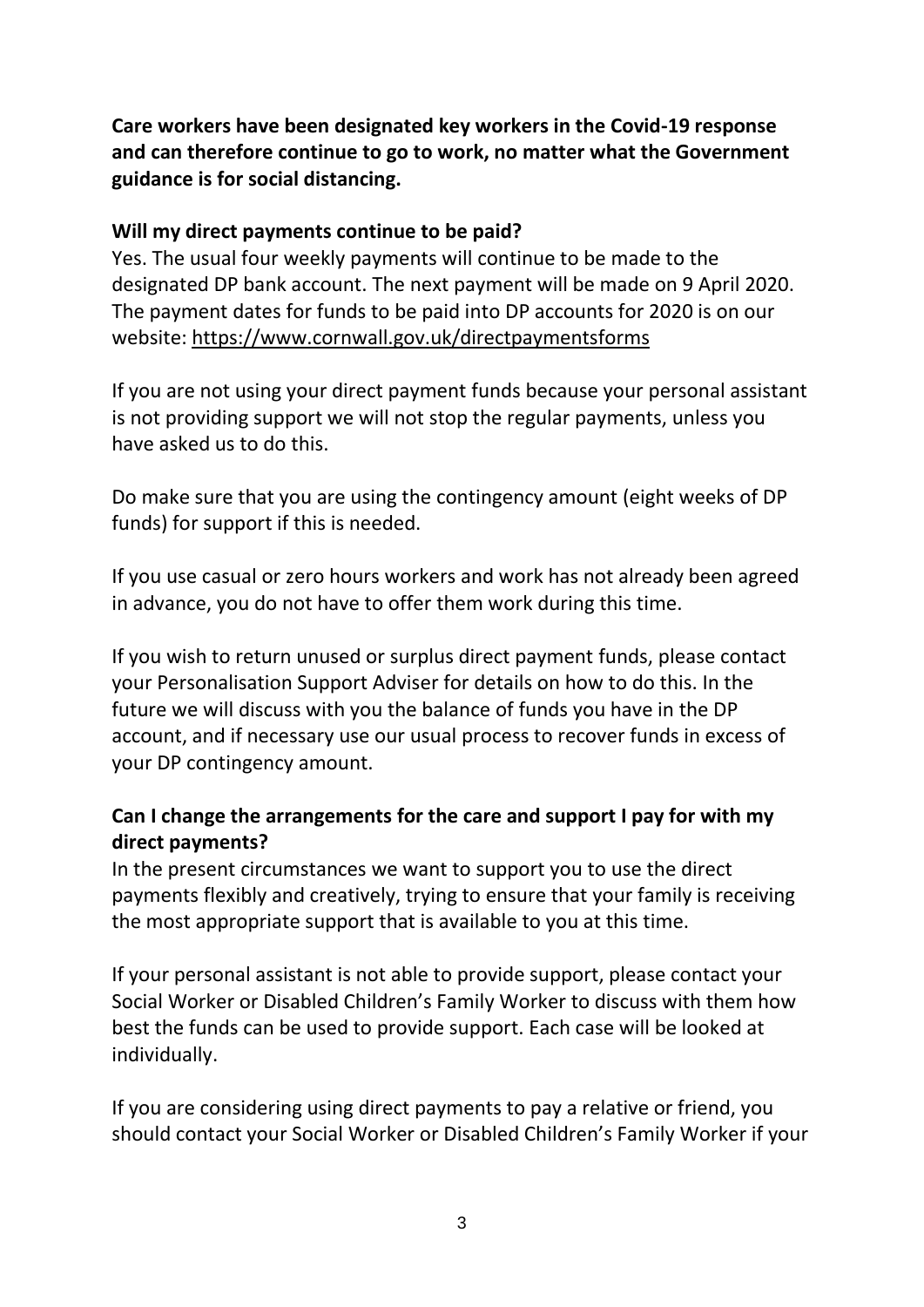relative lives in your own household. A decision will be made by Team Managers on an individual basis if this is appropriate.

## **Can I buy items to keep my child entertained during this period of isolation?**

Please contact your Social Worker or Disabled Children's Family Worker to discuss with them. Decisions are made on a case by case basis, and they need to give agreement if you are using the direct payments differently.

Please also keep receipts or invoices relating to any such purchases so they can be checked when usual direct payments reviews are able to be carried out.

## **I use an agency or childminder to provide support. What happens if we cannot access these services?**

You should first discuss with your agency or your childminder and then contact your Social Worker or Disabled Children's Family Worker to discuss alternative ways of arranging services that would continue to meet the needs of your child.

We would advise you to keep in regular touch with your agency or childminder even if they have had to stop delivering support, as the position may change, and new ideas will emerge.

## **I use direct payments to employ a Personal Assistant (PA). What happens if my PA needs to self-isolate? Will they be paid and how much do I pay them?**

All PA's must receive any Statutory Sick Pay (SSP) they are entitled to from day one if they need to self-isolate, as a result of:

- having coronavirus
- having coronavirus symptoms, for example a high temperature or new continuous cough
- coming into close contact with anybody who has coronavirus symptoms
- having been told to self-isolate by a doctor or NHS 111

If someone has symptoms, everyone in their household must self-isolate for 14 days.

If a PA cannot work, for whatever reason, they must tell you as soon as possible giving a clear reason and how long they're likely to be off work.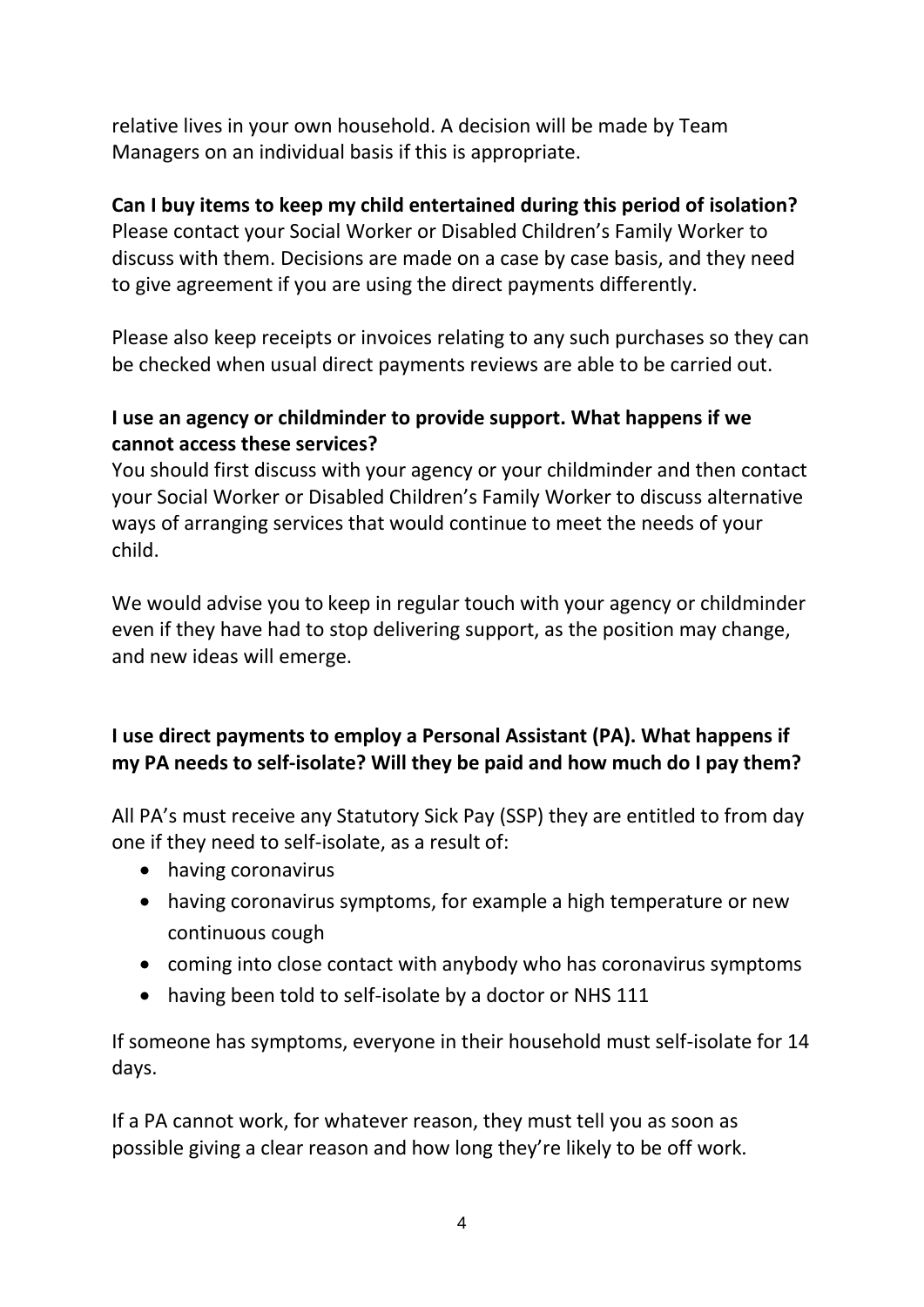Statutory sick pay is paid at a rate of £94.25 per week, rising to £95.85 from 6th April 2020.

Agency, casual and zero-hours workers can get SSP if they meet the eligibility conditions.

If the employee is not eligible you must provide them with the SSP1 form to explain why, which will allow them to present a claim for possible benefits. You can find the full eligibility for SSP at: [https://www.gov.uk/statutory-sick](https://eur03.safelinks.protection.outlook.com/?url=https%3A%2F%2Fwww.gov.uk%2Fstatutory-sick-pay%2Feligibility&data=02%7C01%7Calan.anderson%40cornwall.gov.uk%7C038254526c2b47b993ca08d7ccf7cdf7%7Cefaa16aad1de4d58ba2e2833fdfdd29f%7C0%7C0%7C637203236993554193&sdata=Xh3KAqBoEIfP25tna2Tkdpz0c7%2FFs7wLoMDr7M5bWyo%3D&reserved=0)[pay/eligibility](https://eur03.safelinks.protection.outlook.com/?url=https%3A%2F%2Fwww.gov.uk%2Fstatutory-sick-pay%2Feligibility&data=02%7C01%7Calan.anderson%40cornwall.gov.uk%7C038254526c2b47b993ca08d7ccf7cdf7%7Cefaa16aad1de4d58ba2e2833fdfdd29f%7C0%7C0%7C637203236993554193&sdata=Xh3KAqBoEIfP25tna2Tkdpz0c7%2FFs7wLoMDr7M5bWyo%3D&reserved=0)

## **I employ a PA. What happens if I choose to go into self-isolation? Will my PA be paid?**

An employer may decide to go into self-isolation to protect themselves or a vulnerable family member. The PA will still be paid their contracted hours as they are remaining in employment.

If the PA works variable hours, your payroll provider will calculate their average hours over the past 12 weeks to calculate payments.

Consideration should be given to alternative tasks that the PA may be able to undertake, for example, shopping, posting mail, etc and they should keep in regular contact by phone, text or email.

A practical alternative may be for PAs to take some annual leave from their allowance. Employers have the right to tell PA's when to take annual leave if they need to, providing reasonable notice is given. You should explain clearly why you need the PA to take some of their annual leave, this should be clear if the employer needs to self-isolate or there is a case of coronavirus in the household.

## **If my family is self-isolating does that mean we have no support?**

No. The Government are urging everyone to stay at home and where possible to allow employees to work from home. However, it is recognised that you may not be able to manage without your PA.

Where you continue to receive PA support at home you remain under an obligation to ensure that there is a safe system of work in place and that they are provided with Personal Protective Equipment and clothing where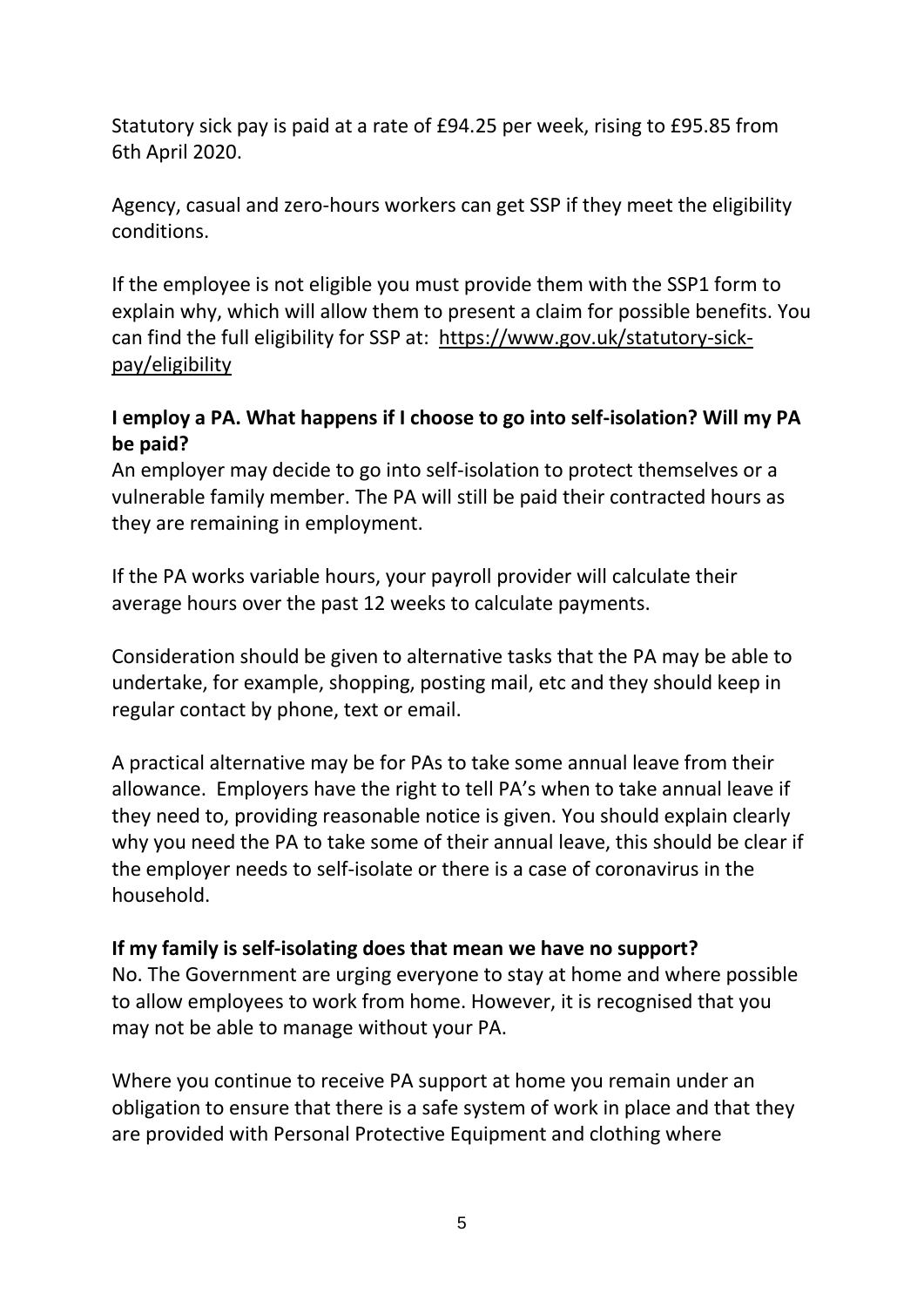necessary. You can choose to insist on greater standards and hygiene and care from your PA's.

## **If my Personal Assistant is not sick, should I continue to pay them?**

Personal Assistants who work regular hours should continue to receive their usual pay during their absence. It may be possible for your PA to continue to stay in regular contact by communicating with your child via telephone, social media, video calls, etc. If they are still able to, consider asking your PA to support in other ways, for example shopping for essential items.

A genuine zero-hours or casual worker would not be expected to work unless they had been asked to come in and agreed to work a shift. If a shift was agreed and then cancelled at the last minute, the PA should be paid. You would not be obligated to continue paying for any shifts that haven't yet been agreed beyond that moving forward.

## **Can I use direct payments to employ and pay an adult family member who lives with me?**

Considering the Government guidance and emergency steps to keep those who are vulnerable away from social interaction, this may be a sensible option, and may be agreed during the current situation. A decision will be made by Team Managers on an individual basis.

Please contact your Social Worker or Disabled Children's Family Worker to discuss whether this is a suitable use of direct payments funds under the current circumstances, they will refer to a Team Manager for a decision and they will let you know.

Employment of a family member is likely to be temporary, so a casual contract would need to be issued so that there is no ongoing obligation. Examples of contracts can be found on our website:

[https://www.cornwall.gov.uk/directpaymentsforms](https://eur03.safelinks.protection.outlook.com/?url=https%3A%2F%2Fwww.cornwall.gov.uk%2Fdirectpaymentsforms&data=02%7C01%7Calan.anderson%40cornwall.gov.uk%7C038254526c2b47b993ca08d7ccf7cdf7%7Cefaa16aad1de4d58ba2e2833fdfdd29f%7C0%7C0%7C637203236993564170&sdata=ubl1P8No%2FQxhtroe0MqmQZJF2mkQD0y4sHOx0kjBWII%3D&reserved=0)

## **DBS checks for Personal Assistants paid from DP funds**

Safeguarding of our children and young people is paramount, and you will know that we undertake enhanced DBS checks for all those PA's who you wish to recruit to support your child.

In the present circumstances we want to make sure that the DBS process is not a barrier to PA's supporting children.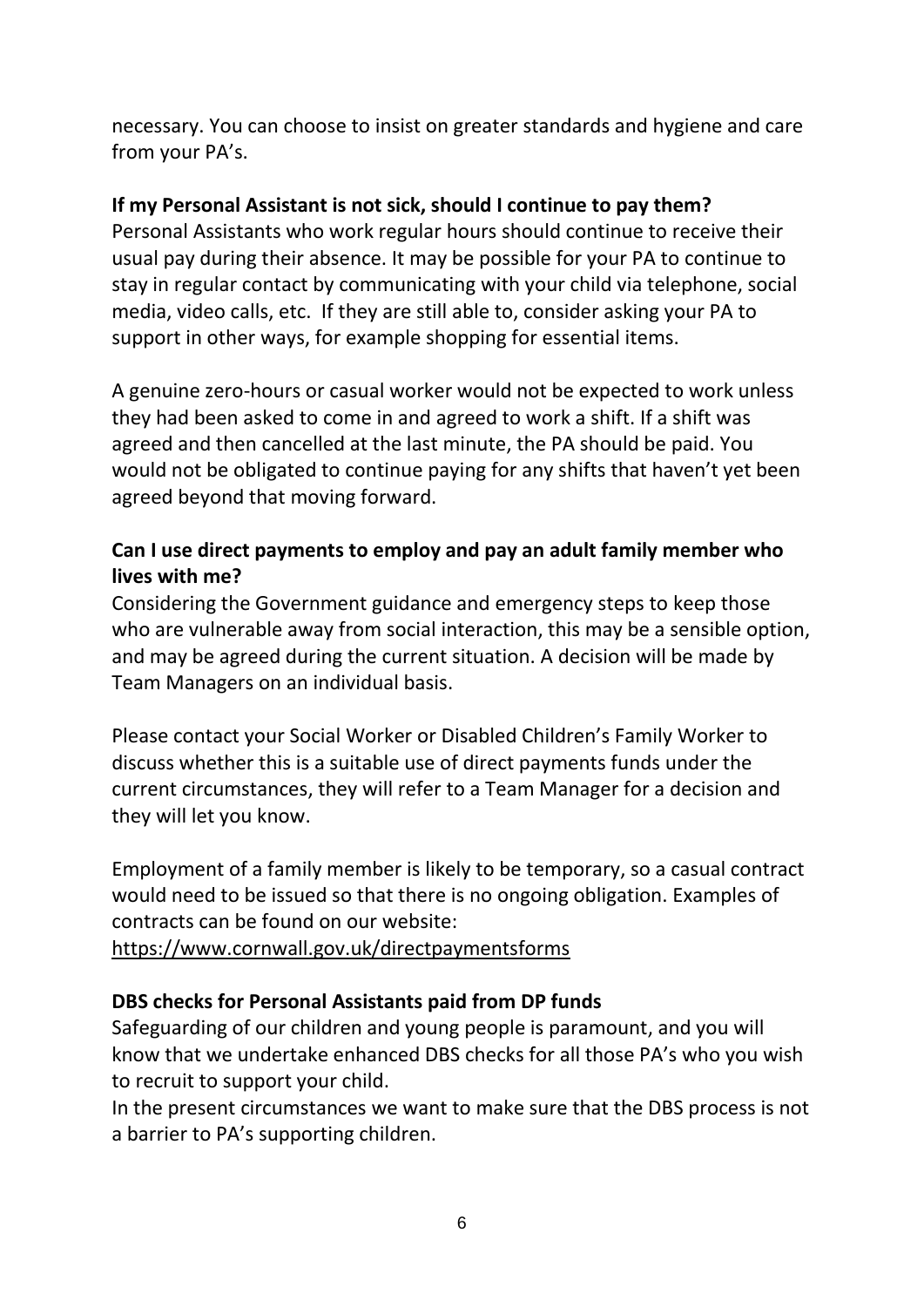If you are without your usual PA, and if you need to maintain support, we have set out the following parameters:

- 1. If a relative or friend (living outside of the child's home) is going to be paid as PA to provide support for the short term, (defined as up to one month), the PA does not need to undertake a DBS check.
- 2. If a relative or friend is living in the same household as the DP child, and will support for the short term, (defined as up to one month). Families should contact their Social Worker or Disabled Children's Family Worker to discuss arrangements, the allocated worker will then refer to the Team Manager who will make a decision whether this is suitable. The PA does not need to undertake a DBS check.
- 3. If a relative or a friend will support longer term, they will be asked to complete the DBS online application, and will provide evidence of their identity via video calling facilities, WhatsApp, etc. They can be paid from DP funds once their identity has been supplied and checked by us, and we will not wait for the DBS Bureau to issue us with their DBS notification.

It may be that your relative or friend has already signed up to the DBS status update service, if so, we will ask them to provide us with evidence of their original DBS certificate and proof of identity, via video calling facilities. They can then be paid from DP funds.

During these current circumstances, it is your responsibility to decide whether an adult is suitable to support your child.

Once the DBS Bureau has processed the application and if we are notified from the Bureau that an applicant has a positive DBS, i.e. a criminal conviction, caution, reprimand or a final warning has been issued to them, a Team Manager will discuss this with the Personal Assistant, and they may have to stop supporting the child.